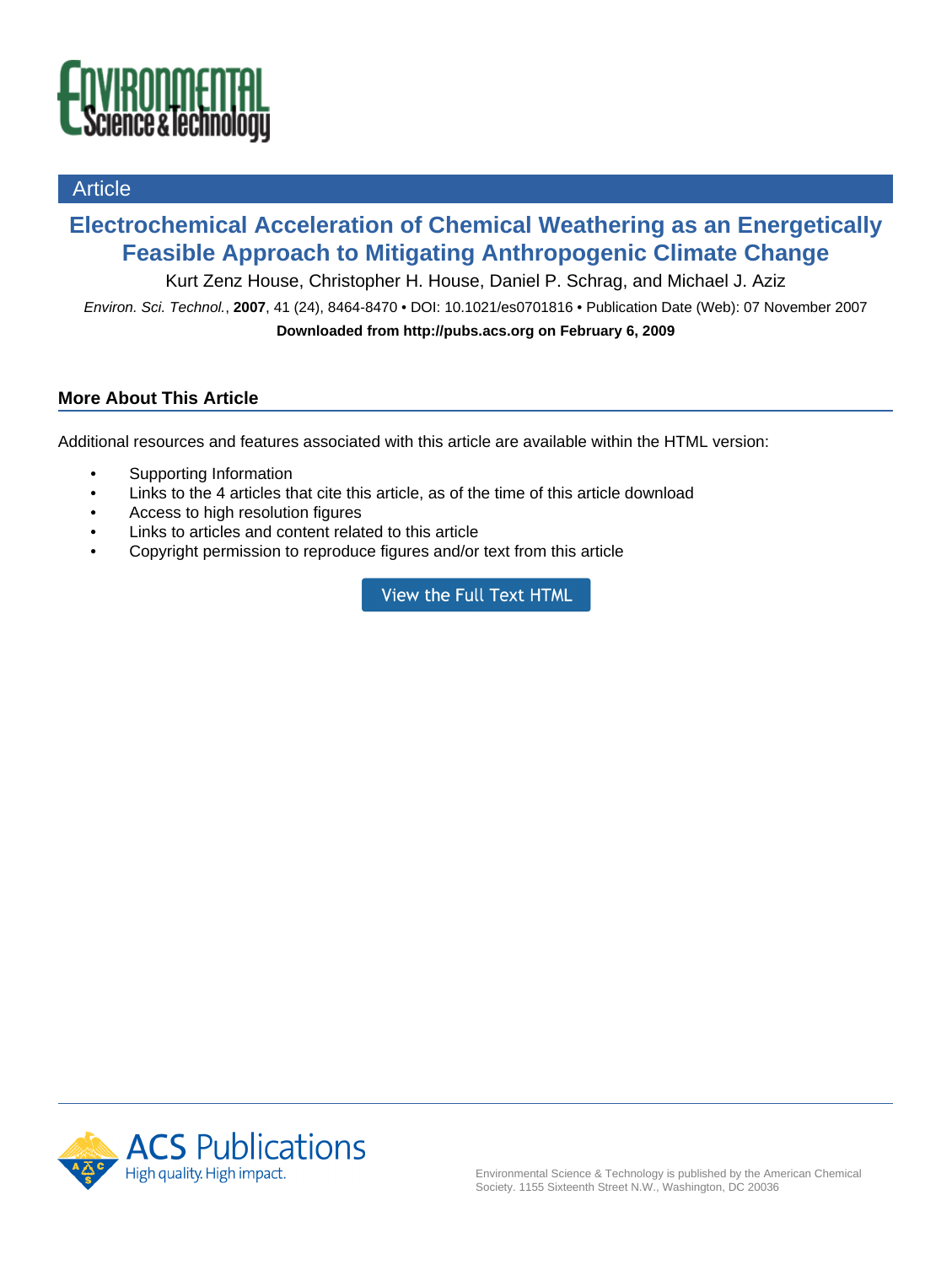# **Electrochemical Acceleration of Chemical Weathering as an Energetically Feasible Approach to Mitigating Anthropogenic Climate Change**

KURT ZENZ HOUSE, \*\*\* CHRISTOPHER H. HOUSE, ‡ DANIEL P. SCHRAG, †,§ AND MICHAEL J. AZIZ §

*Department of Earth and Planetary Sciences, Harvard University, Cambridge Massachusetts 02138, Department of Geosciences, Pennsylvania State University, University Park, Pennsylvania 16802, and Harvard School of Engineering and Applied Sciences, Cambridge Massachusetts 02138*

*Received January 23, 2007. Revised manuscript received September 24, 2007. Accepted September 27, 2007.*

We describe an approach to  $CO<sub>2</sub>$  capture and storage from the atmosphere that involves enhancing the solubility of  $CO<sub>2</sub>$  in the ocean by a process equivalent to the natural silicate weathering reaction. HCl is electrochemically removed from the ocean and neutralized through reaction with silicate rocks. The increase in ocean alkalinity resulting from the removal of HCl causes atmospheric  $CO<sub>2</sub>$  to dissolve into the ocean where it will be stored primarily as  $\mathsf{HCO_3}^-$  without further acidifying the ocean. On timescales of hundreds of years or longer, some of the additional alkalinity will likely lead to precipitation or enhanced preservation of CaCO<sub>3</sub>, resulting in the permanent storage of the associated carbon, and the return of an equal amount of carbon to the atmosphere. Whereas the natural silicate weathering process is effected primarily by carbonic acid, the engineered process accelerates the weathering kinetics to industrial rates by replacing this weak acid with HCl. In the thermodynamic limit—and with the appropriate silicate rocks—the overall reaction is spontaneous. A range of efficiency scenarios indicates that the process should require 100–400 kJ of work per mol of  $CO<sub>2</sub>$  captured and stored for relevant timescales. The process can be powered from stranded energy sources too remote to be useful for the direct needs of population centers. It may also be useful on a regional scale for protection of coral reefs from further ocean acidification. Application of this technology may involve neutralizing the alkaline solution that is coproduced with HCl with  $CO<sub>2</sub>$  from a point source or from the atmosphere prior to being returned to the ocean.

## **Introduction**

Concern about anthropogenic climate change has stimulated research and investment into technologies that limit CO<sub>2</sub>

8464 **= ENVIRONMENTAL SCIENCE & TECHNOLOGY / VOL. 41, NO. 24, 2007** 10.1021/es0701816 CCC: \$37.00 @ 2007 American Chemical Society

emissions from the combustion of fossil fuels (*1*) and into technologies that remove  $CO<sub>2</sub>$  directly from the atmosphere  $(2)$ . In these proposals, near pure streams of  $CO<sub>2</sub>$  are produced from point sources or from the atmosphere by retrofitting power plants to separate  $CO<sub>2</sub>$  from flue gas using various solvents (*3*), separating nitrogen from air prior to combustion to enable pure oxygen combustion (*3*), employing the watergas-shift reaction in a gasification plant to enable hydrogen–oxygen combustion in a hydrogen gas turbine (*3*), or capturing  $CO<sub>2</sub>$  directly from the atmosphere using solvents with a chemical process designed to regenerate the solvents (*4*).

Once a highly concentrated stream of  $CO<sub>2</sub>$  is produced, the  $CO<sub>2</sub>$  must be stored in a near-permanent reservoir. Several technologies are being investigated for the long-term storage of captured anthropogenic CO2. These technologies include storing CO<sub>2</sub> in various geologic formations (e.g., oil and gas fields (5), coal beds (6), and saline aquifers (7)); injecting CO<sub>2</sub> into the deep ocean  $(8, 9)$ ; chemically transforming  $CO<sub>2</sub>$  into thermodynamically stable minerals (*10, 11*) or bicarbonate brines  $(12, 13)$ ; and storing  $CO<sub>2</sub>$  as hydrates and in a dense liquid phase beneath deep ocean sediments (*14*).

All of the technologies to capture and store  $CO<sub>2</sub>$  from large CO<sub>2</sub> point sources can be applied to point sources that combust or gasify biomass. In such applications, capturing and storing the  $CO<sub>2</sub>$  that is produced during the oxidation of biomass results in the net removal of  $CO<sub>2</sub>$  from the atmosphere (*15*). Additionally, some quite different approaches to mitigating climate change have been proposed such as fertilizing the ocean with dissolved iron to increase biological uptake of atmospheric  $CO<sub>2</sub>$  or injecting sulfate into the troposphere to increase to the Earth's albedo (*16*).

Here we discuss an integrated  $CO<sub>2</sub>$  capture and storage process that involves increasing the solubility of  $CO<sub>2</sub>$  in the ocean by increasing the ocean's alkalinity—either through electrolytically removing hydrochloric acid (HCl) from the ocean and neutralizing it through reactions with silicate minerals, or by adding NaOH that was produced via electrolysis of an artificial brine to the ocean. The net result of the process is to increase the ocean's alkalinity and enhance the ocean's ability to take up atmospheric  $CO<sub>2</sub>$ . The process is equivalent to the electrochemical acceleration of the Earth's natural chemical weathering process, which is mediated by carbonic acid. Related engineering processes have been proposed for the storage of  $CO_2$ —notably, forming carbonic acid from a stream of  $CO<sub>2</sub>$  and reacting it with silicates to form carbonates (*10*). The kinetics of silicate rock dissolution by carbonic acid are, however, very slow (*17*). In contrast, the process discussed in this paper involves the dissolution of silicate rocks by concentrated HCl—which is known to proceed much more rapidly (*18*) and does not require a concentrated stream of CO<sub>2</sub>.

## **Theoretical Background**

The amount of dissolved inorganic carbon (DIC) in the surface ocean is controlled by seawater alkalinity, and by the partial pressure of  $CO<sub>2</sub>$  in the atmosphere. Alkalinity is defined as the concentration difference between conservative cations and conservative anions (i.e., ions whose concentrations are independent of moderate changes in temperature). If one neglects minor nonconservative anions such as borate, then seawater alkalinity is approximately equal to the charge contribution of bicarbonate and carbonate ions (*19*):

Alk ≈ 2[Ca<sup>2+</sup>] + [K<sup>+</sup>] + 2[Mg<sup>2+</sup>] + [Na<sup>+</sup>] – [Cl<sup>-</sup>] – 2[SO<sub>4</sub><sup>-</sup>] ≈

 $\left[\text{HCO}_3^-\right]+2\left[\text{CO}_3^{2-}\right]$ 

<sup>\*</sup> Corresponding author e-mail: khouse@fas.harvard.edu; phone: 310 890 4140; mail: 24 Oxford St., HUCE Suite #305, Cambridge, MA

 $\frac{1}{\sqrt{2}}$  Department of Earth and Planetary Sciences, Harvard University. Pennsylvania State University.

<sup>§</sup> Harvard School of Engineering and Applied Sciences.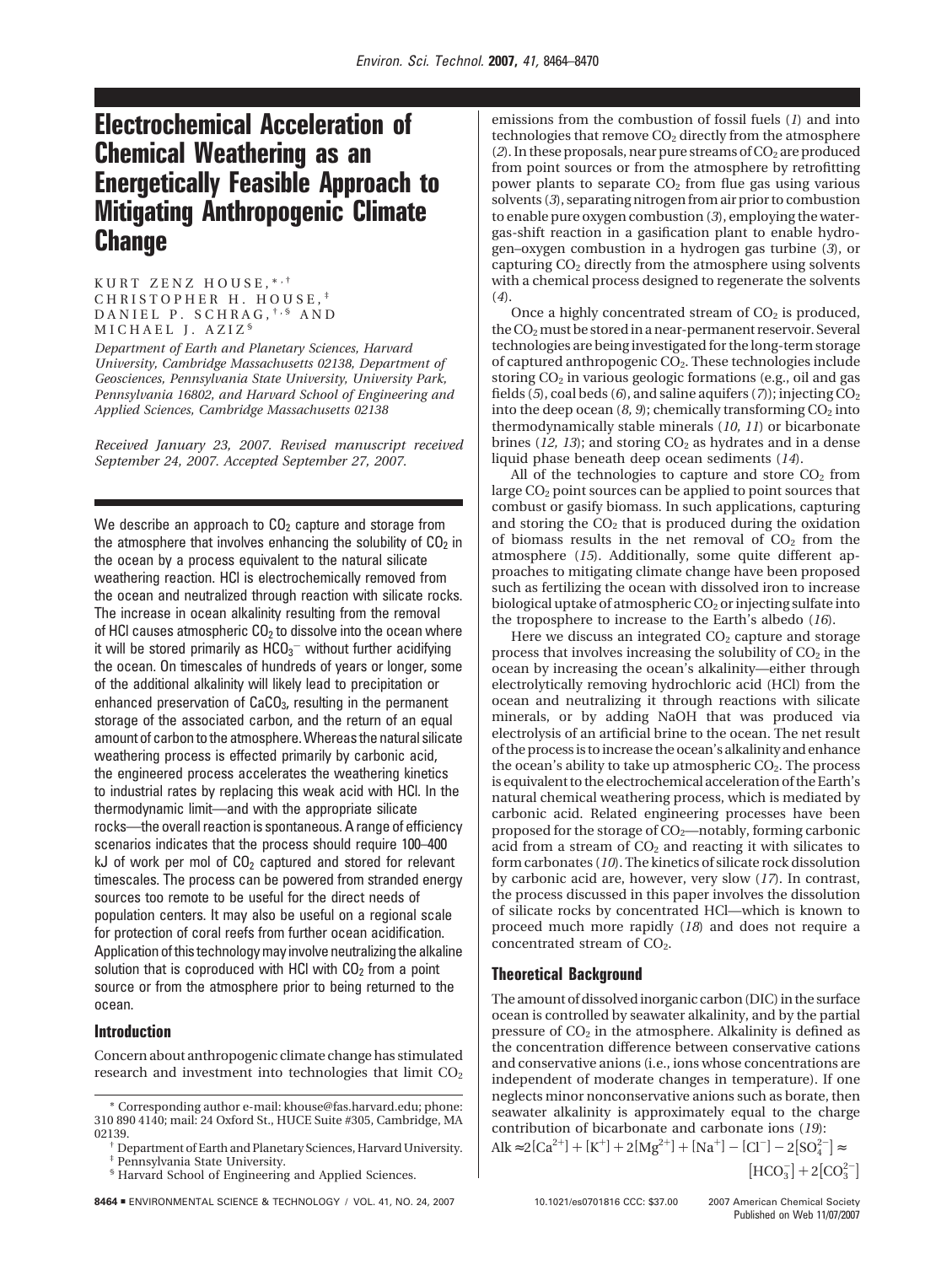

**FIGURE 1. Diagram showing carbon dioxide sequestration via the removal and neutralization of hydrochloric acid from the ocean. Magnesium has been used to represent any metal found in silicate rocks. We represents electrical work and Q represents heat.**

Increasing the ocean's alkalinity causes a shift in the partitioning of carbon between the ocean and atmosphere to balance the increase in positive conservative charge. The net result of increasing seawater alkalinity is an increase in DIC and a decrease in atmospheric  $CO<sub>2</sub>$ . Over geologic times, silicate weathering reactions produce alkalinity, which is delivered by rivers to seawater and ultimately removed by precipitation of calcium carbonate.

In the process described here, the removal of HCl liberates sodium hydroxide and thereby increases the alkalinity of seawater. The process enhances oceanic uptake of  $CO<sub>2</sub>$ , effectively employing the entire surface ocean as a giant carbon dioxide collector. The current uptake of anthropogenic  $CO<sub>2</sub>$  by the ocean is causing the surface ocean's pH to drop. Removing HCl from the ocean will cause a local rise in pH, which will be mostly offset by additional  $CO<sub>2</sub>$  uptake. By selectively removing HCl from the ocean, the described process will moderate the current rate at which the ocean's pH is dropping.

Alternatively, NaOH and HCl can be produced via electrolysis of an artificial brine made from mined halite mineral. After neutralizing the HCl via the dissolution of silicate rocks, the dissolution products and the NaOH are added to the ocean to increase its alkalinity. The net result of employing a high-purity artificial brine is chemically equivalent to the removal and neutralization of HCl from the ocean, and at present, it is more technologically feasible because electrochemical separation of high-purity artificial NaCl solution is well established (*20, 21*).

In both cases, the HCl can be neutralized via the dissolutionofsilicaterocks,andthedissolutionproducts—primarly aqueous MgCl<sub>2</sub> and CaCl<sub>2</sub> salts—can be returned to the ocean. The neutralization of the hydrochloric acid is critical: any chloride ion that returns to the ocean with a proton rather than a corresponding conservative cation will decrease the ocean's alkalinity and cause  $CO<sub>2</sub>(aq)$  to degas into the atmosphere—reversing the  $CO<sub>2</sub>$  removal effort.

#### **Process Description**

The thermodynamics of the process that employs seawater are essentially the same as the process that employs an artificial NaCl solution. (The free energy required to purify  $Mg^{2+}$  and Ca<sup>2+</sup> from their values in seawater, 50 and 10 mmol/

L, respectively, to the ppm levels required in diaphragm Chloralkali cells, is 1.8 and 0.3 kJ/(mol Na+), respectively). High-purity brine (i.e., less than 1 ppm impurities) can be produced by descaling seawater (*22*) or by mining and purifying halite minerals (*23*). We describe the process of electrolyzing an artificial NaCl solution, which can be largely implemented with technology currently used in the chlorine industry. Although the technical application of this case is straightforward, modifications to current technology may enable the direct extraction of HCl from seawater resulting in significantly reduced costs. Those modifications are discussed in the next section.

**Step 1.** The first step of the process involves the removal of chloride ions from a high-purity artificial salt solution. The Chloralkali process is a standard electrochemical process for producing chlorine gas and hydrogen gas from NaCl(aq) (*24*).

$$
NaCl(aq) + H_2O(l) \rightarrow NaOH(aq) + \frac{1}{2}Cl_2(g) + \frac{1}{2}H_2(g)
$$

$$
\Delta G_1 = +212 \frac{kJ}{molNaOH}
$$
 (1)

With modification (*20, 22, 25–28*), a similar process can be employed to produce  $Cl_2(g)$  and  $H_2(g)$  from seawater. Step 1's minimum electrical input requirement is given by the change in free energy of the reaction (*29*). For the purposes of this paper, all thermodynamic calculations have been performed with intermediate states at standard state conditions, and all initial and final states at in situ conditions of seawater (e.g.,  $CO<sub>2</sub>(g)$  starts at 400  $\mu$ Atm, [Na<sup>+</sup>] and [Cl<sup>-</sup>] start at ∼500 mmol/L, [Mg<sup>2+</sup>] ends at ∼50 mmol/L, [Ca<sup>2+</sup>] ends at ∼10 mmol/L, and [HCO<sub>3</sub><sup>-</sup>] ends at ∼1.8 mmol/L). In application, it will likely be beneficial to engineer the system's initial state (e.g., increasing the concentration of NaCl) and final state (The free energy saved by starting with 6 mol/L saturated NaCl solution instead of at the concentration of sea water is 7 kJ/(mol Na+)).

**Step 2.** HCl is formed from the  $Cl_2(g)$  and  $H_2(g)$  that was produced in step 1. This step represents the first of several steps in which some energy input required for step 1 can be recovered. In step 2, the  $Cl<sub>2</sub>(g)$  and  $H<sub>2</sub>(g)$  are combined in a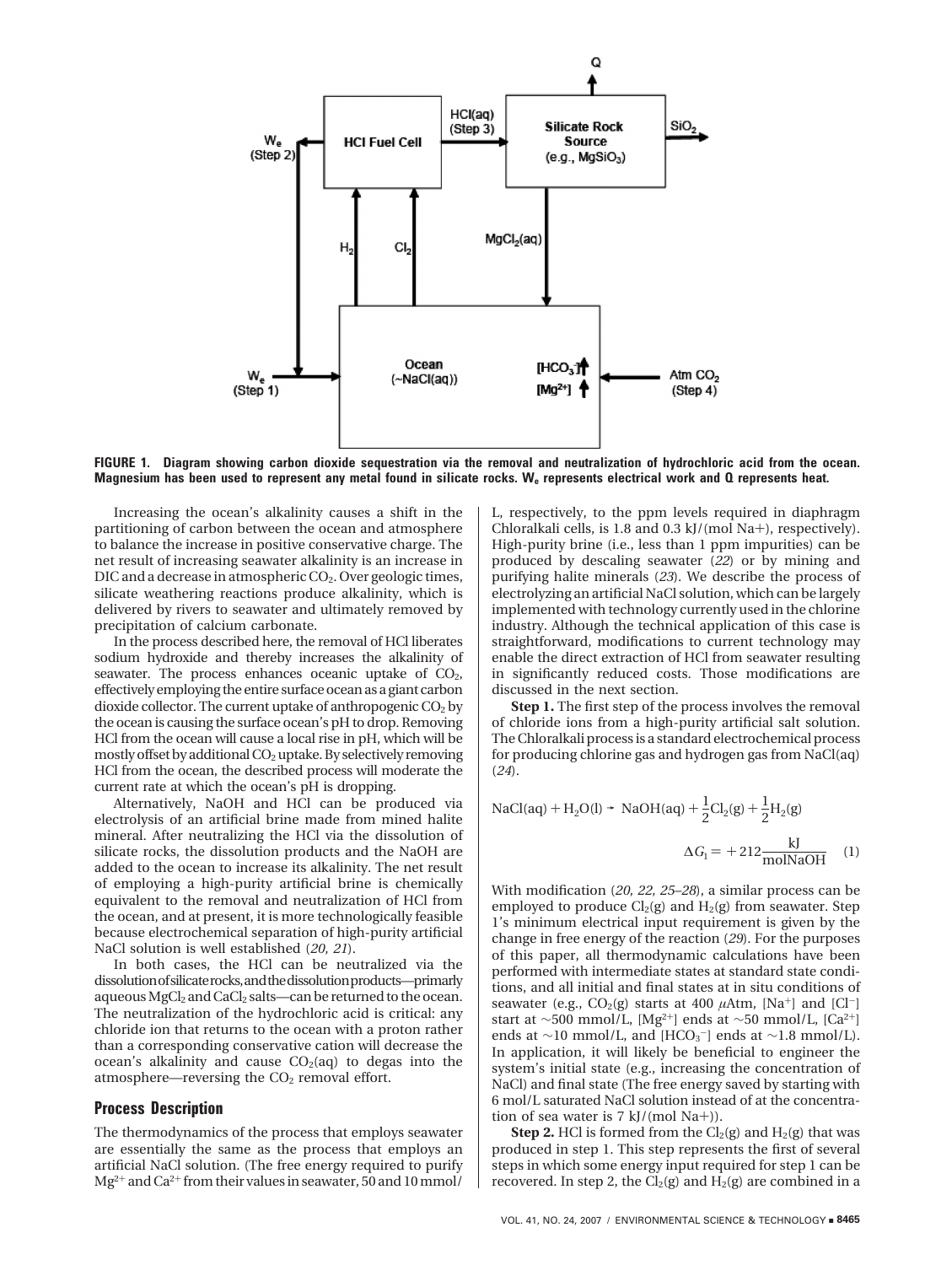fuel cell (Step 2, Figure 1) to produce either HCl(aq) or HCl(g) and electricity.

$$
\frac{1}{2}Cl_2(g) + \frac{1}{2}H_2(g) \rightarrow HCl(aq) \quad \Delta G_2 = -131 \frac{kJ}{molNaOH} \tag{2}
$$

These cells have been investigated for large-scale peak power shaving and load leveling applications (*30, 31*), and early work suggests that HCl fuel cells can be highly efficient (*32*). The HCl that is produced in step 2 is neutralized via the dissolution of silicate rocks either in a reaction vessel or in situ. An alternative to processes 1 and 2 is the direct conversion of salt water to acid and base by a method such as bipolar membrane electrodialysis (*33*). In principle, singlestep methods have the potential for increased efficiency, but at this time it is not clear whether such single-step methods can actually achieve scalable efficiency improvements over the Chloralkali process.

**Step 3.** HCl is neutralized by various silicate rocks. Here, the mineral enstatite (MgSiO<sub>3</sub>) is used for illustration. For many plentiful silicate rocks and minerals the dissolution reaction is exothermic and spontaneous:

$$
HCl(aq) + \frac{1}{2}MgSiO_3(s) + \frac{1}{2}MgCl_2(aq) + \frac{1}{2}SiO_2(s) + \frac{1}{2}H_2O(l)
$$

$$
\Delta H_3 = -58 \frac{\text{kJ}}{\text{molNaOH}} \quad (3)
$$

For every mole of NaOH produced in Step 1, the dissolution of enstatite will generate ∼58 kJ of heat. The kinetics of rock dissolution are an important consideration for this process, and the kinetics of silicate rock dissolution are highly dependent on pH and temperature (*18*).

If the dissolution reaction occurs in a near-adiabatic reaction vessel, then the heat generated in the reactor vessel will accelerate the reaction kinetics because the dissolution process is thermally activated. Additionally, some of the heat generated in the reaction vessel might be harnessed to run other aspects of the process. One obvious use for the heat generated during the rock dissolution is to increase the temperature of the incoming salt water for the purpose of performing high-temperature electrolysis (*34*). Initial heating of the salt water has the potential to decrease the overall electrical input required by 10–20 kJ/mol.

**Step 4.** The final step of the process involves the capturing and storing of  $CO<sub>2</sub>(g)$ .

$$
CO2(g) + NaOH(aq) \rightarrow NaHCO3(aq) \quad \Delta H4 = -70 \frac{\text{kJ}}{\text{molNaOH}}
$$
\n(4)

After the electrolysis in step 1, the NaOH(aq) can be added to the surface ocean to increase its alkalinity, it can be used on land to react with atmospheric  $CO<sub>2</sub>(g)$  (e.g., from the atmosphere in a spray tower or other mass transfer device (*35*)), or it can be used at an industrial point source to react directly with a highly concentrated stream of  $CO<sub>2</sub>(g)$ .

**Net Reaction.** Only the first step of the overall process requires energy input. The three subsequent steps are spontaneous and exothermic. Combining equations 1, 2, 3, and 4 gives the net chemical reaction of the overall process:

$$
\frac{1}{2}H_2O(l) + \frac{1}{2}MgSiO_3(s) + CO_2(g) +
$$
  

$$
\frac{1}{2}Mg^{2+} + \frac{1}{2}SiO_2(s) + HCO_3^- \quad \Delta G_{net} = -4\frac{kJ}{mol}
$$

The net reaction—which includes *both* the capture and permanent storage of  $CO<sub>2</sub>$ —is spontaneous. For each mole of enhanced CO2 uptake by the ocean, the process illustrated here requires ∼81 kJ of electrical energy in steps 1 and 2 and generates ∼128 kJ of heat and ∼85 kJ of availability, or work potential, in steps 3 and 4. The net reaction is identical whether we begin the process with seawater or with highpurity artificial brine. It is not surprising that the net reaction is spontaneous because it is the natural silicate weathering reaction. The pathway described via steps 1–4 uses electrical input to switch the acid from weak carbonic acid to strong HCl. That acid switch will enable the net weathering reaction to be accelerated to industrial rates. In the thermodynamic limit, the pathway described still provides∼4 kJ of availability per mole. Obviously, efficiency losses will severely impact the actual balance.

### **Discussion**

**Impact on Atmospheric CO2 Concentration.** Each mole of HCl removed from the ocean and neutralized increases ocean alkalinity by 1 mol, and on short time scales (∼100 y), each additional mole of alkalinity causes ∼1 mol of atmospheric  $CO<sub>2</sub>(g)$  to dissolve into the ocean (19). Mixing processes will distribute the additional alkalinity into deeper water over hundreds to thousands of years, enhancing the current ocean uptake, which is approximately 7.5 gigatonnes of  $CO<sub>2</sub>$  (2 Gt C) per year (*36*). The higher alkalinity will also increase the supersaturation of calcite or aragonite, leading to enhanced precipitation. The magnitude of enhanced precipitation depends on the degree to which the ocean's saturation state can change. In the most conservative scenario, the saturation state of the surface ocean is fixed at its current value and—at equilibrium—every mole of alkalinity added to the ocean ultimately results in the precipitation of  $0.5$  moles of  $CaCO<sub>3</sub>$ (*19*). That enhanced precipitation results in the permanent storage of 0.5 moles of DIC while returning another 0.5 moles of DIC to the atmosphere as  $CO<sub>2</sub>$ . We define the process effectiveness to be the molar ratio of  $CO<sub>2</sub>$  stored to HCl removed and neutralized. Therefore, in the most conservative scenario of a fixed CaCO<sub>3</sub> saturation state, the ultimate process effectiveness equals 0.5. The same arguments lead us to conclude that the ultimate process effectiveness of other proposals that involve dissolving mined  $Na<sub>2</sub>CO<sub>3</sub>$  or  $MgCO<sub>3</sub>$ directly into the ocean (*10*) is about zero.

In the present ocean, the  $CaCO<sub>3</sub>$  saturation state is maintained primarily by biologic activity and CaCO<sub>3</sub> precipitation. In principle, the saturation state can vary with time. A rising saturation state would enable more DIC to remain in the ocean. That implies that if increasing the alkalinity of the surface ocean by removing and neutralizing HCl resulted in a permanently higher  $CaCO<sub>3</sub>$  saturation state, then the ultimate process effectiveness will be between 0.5 and 1. Moreover, the time scale for maintaining the saturation state of the surface ocean, although shorter than the carbonate compensation for the whole ocean, is at least hundreds of years, which indicates that at the very least the process effectiveness will remain close to 1 for several generations (*37*). (Flash precipitation of calcite is probably acceptable because ocean mixing will provide for redissolution. Also, adding alkalinity to ocean regions undersaturated in calcite could help avoid transient precipitation). Ultimately, it is likely that biomineralization and  $CaCO<sub>3</sub>$ precipitation will return the saturation state to near its initial value resulting in a long-term decline of the process effectiveness from 1 toward 0.5. It is plausible that the saturation state will settle at a value higher than its initial value resulting in an ultimate process effectiveness greater than 0.5. It is unlikely, however, that the ultimate  $CaCO<sub>3</sub>$ saturation state will rise in direct proportion to the added alkalinity as evidence indicates that ocean pH has remained relatively stable over time (*38*).

The increasing partial pressure of  $CO<sub>2</sub>$  (pCO<sub>2</sub>) due to fossil fuel combustion is causing the ocean to acidify,  $CaCO<sub>3</sub>$  to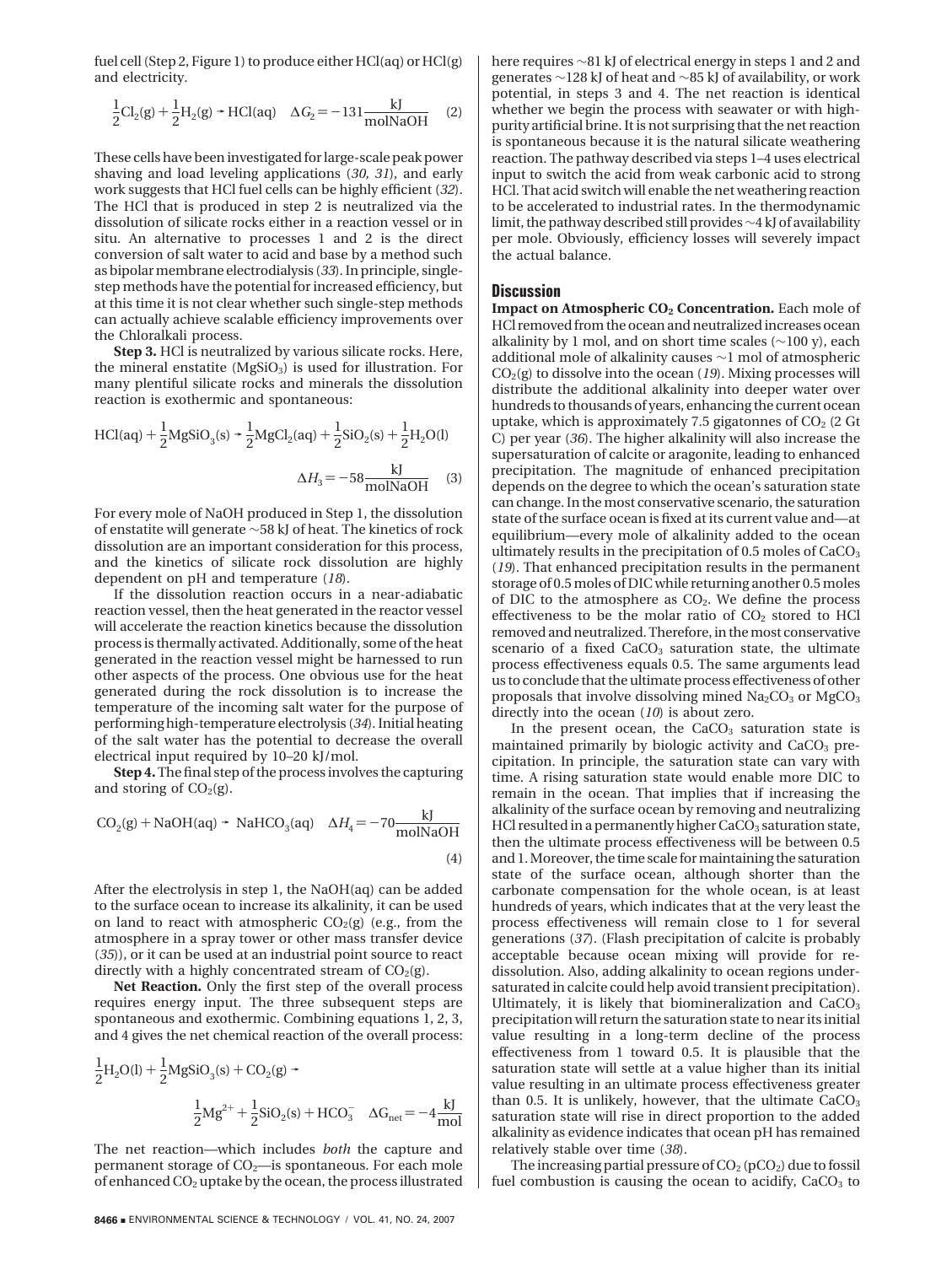**TABLE 1.** Thermodynamics (kJ/(mol of CO<sub>2</sub> Sequestered)) for a Variety of Rock/Mineral <sup>*a*</sup> (55–56): the Summation Indices Indicate for What Subset of Steps the Calculations Were Performed*<sup>b</sup>*

| rock               | $\Sigma^4$ $\Delta G_i$ | $\Sigma^2$ $\Delta G_i$ | $\Delta\varphi_3$ | $\Sigma_1^3 \Delta \varphi_i = \Sigma_1^3 (\Delta H_i - T_0 \Delta S_i)$                                                       | rock/CO <sub>2</sub> mass ratio |
|--------------------|-------------------------|-------------------------|-------------------|--------------------------------------------------------------------------------------------------------------------------------|---------------------------------|
| MaSiO <sub>3</sub> | -4                      | $+81$                   | $-51$             | $+30$                                                                                                                          | $\sim$ 2                        |
| ultramafic         | $-3$                    | $+81$                   | $-54$             | $+27$                                                                                                                          | $\sim$ 1                        |
| basalt             | $+0$                    | $+81$                   | $-58$             | $+22$                                                                                                                          | $\sim$ 3                        |
| aranite            | $+13$                   | $+81$                   | $-34$             | $+47$                                                                                                                          | $~\sim$ 6                       |
|                    |                         |                         |                   | <sup>a</sup> The dissolution was assumed to remove the most weakly bonded cation only. The thermodynamics for rock dissolution |                                 |

were estimated by treating rocks as being composed of a set of end-member minerals for which good thermodynamic data are available and chosen to match each rock's bulk geochemical composition. Ultramafic (based on Harzburgite from the Sumail Mastif, Oman) was modeled using geochemical data as 70.5% fosterite, 20% enstatite, 4% magnetite, 3% fayalite, 2% wollansonite, and 0.5 ferrosilite. Basalt (based on Icelandic basalt; USGS reference material BIR) was modeled as 29% enstatite, 23% anorthite, 17% wollastonite, 14% albite, 13.9% ferrosilite, and 3.1% magnetite. Granite (based on USGC reference material G-2 36) was modeled as 38.8% quartz, 34% orthoclase, 20.5% albite, 3.5% anorthite, 1.1% enstatite, 1.1% ferrosilite, and 1% magnetite. *<sup>b</sup>* The first column indicates the Gibbs free energy change of the overall net reaction. The second column provides the lower bound on the energy input required for the electrochemical steps (i.e., steps 1 and 2). In the fourth column ∆<sub> $\varphi$ </sub> is the *availability* (or exergy, or work potential) of the rock dissolution reaction. The fifth column is the *availability* of all the steps except for the CO<sub>2</sub>-capture step as it is unlikely that any work could be recovered from the  $CO<sub>2</sub>$ -capture step. Finally, the last column indicates the rock to  $CO<sub>2</sub>$  mass ratio required to fully neutralize the HCl.

dissolve, and the CaCO3 saturation state to decrease (*39*). If we artificially add alkalinity to the ocean, then the rate of  $CaCO<sub>3</sub>$  dissolution will slow—which is equivalent to  $CaCO<sub>3</sub>$ precipitation. The additional alkalinity will not necessarily cause additional  $CaCO<sub>3</sub>$  precipitation, but it will cause enhanced preservation because the CaCO<sub>3</sub> saturation state will be higher with the addition of artificial alkalinity than it would have been without the addition of artificial alkalinity. Thus, one can view the process as inhibiting the dissolution of CaCO3 that would have occurred absent the addition of artificial alkalinity. The enhanced  $CaCO<sub>3</sub>$  preservation serves to decrease the process effectiveness in the same manner that CaCO<sub>3</sub> precipitation does so in the fixed saturation state case. So even with monotonically increasing  $pCO<sub>2</sub>$ , the ultimate process effectiveness will be between 0.5 and 1 depending on how the  $CaCO<sub>3</sub>$  saturation state changes in the future. At the very least, the method for enhanced ocean uptake described here will have full effect (i.e., one mole of carbon storage for each mole of alkalinity added) over the next century, when anthropogenic inputs are likely to be highest.

**Application.** The practical application of the process discussed in this paper may differ in several ways from the description provided above.

Although the process discussed here works using mined salt or purified seawater in a standard Chloralkali plant, it is envisaged that the relaxed requirement for NaOH concentration and purity may permit the utilization of a modified, lower-cost seawater electrolysis process for the purposes described in this paper. Chloralkali plants do not use seawater because at high pH precipitates such as CaCO<sub>3</sub>, CaSO<sub>4</sub>, and Mg(OH)2 clog the membranes, diaphragms, and electrodes (*40*). Chloralkali plants make brine from purified salt or employ technologies for removing the multivalent cations (*20*). Research into engineering electrochemical cells to operate at seawater impurity levels (*25, 28*) has had some success. For example, sodium hypochlorite and hypochlorous acid are currently being produced by the electrolysis of seawater (*41*), and seawater electrolysis is being tested for coral reef restoration (*42*). Currently coral reefs and their rich biological communities are being damaged by warming, pollution, and acidification. Regional protection from further pH drop with the careful, dispersed, monitored, and regulated application of the process described here may be beneficial.

The second possible difference between the theoretical description and the practical application is that pure minerals—such as enstatite—are not readily available. Instead, silicate rocks will likely be used to neutralize the HCl. Table 1 shows the thermodynamics and the mass of rock required for the process using three major rock types. Due to its relatively low aluminum content, ultramafic rock is more favorable thermodynamically because it releases more alkalinity per unit mass than basalt and granite. In the presence of strong acids, rocks with high aluminum content tend to produce aluminum silicates rather than silica (*43*). In our thermodynamic calculations, we have conservatively assumed the production of aluminum silicates. In addition, granite can contain >40% nonreactive silica. The silica will decrease the final temperature of the dissolution products and limit both the dissolution kinetics and the useful work that might be harnessed from the rock dissolution process. Table 1 indicates the mass of rock required to neutralize the HCl. Because pure silica and aluminum silicates are treated as nonreactive constituents of the rock, the rock to  $CO<sub>2</sub>$  mass ratio increases sharply in the presence of alumina and silica. The large silica content of granite indicates that approximately twice as much granite as basalt is required to neutralize the HCl.

The third possible difference involves the method of HCl neutralization. As an alternative to neutralizing the acid in a reactor vessel, the HCl could be injected into or sprayed onto a basaltic or ultramafic rock formation. In such a configuration, the HCl would be neutralized as it flowed naturally through the porous matrix of the rock formation. The seepage flow could be engineered such that the time scale of HCl flow through the fabric would be slow relative to the time scale of the rock dissolution. If the timescales are appropriately engineered, then by the time the dissolution products reached the ocean, the HCl would be largely neutralized.

The fourth possible difference between the theoretical description and the application involves the  $CO<sub>2</sub>$  capture point. Using the ocean as our  $CO<sub>2</sub>$  collector is the simplest process to implement. Increasing seawater alkalinity, however, will cause a rise in pH near the operation, which may damage local marine biota. To avoid such damage, it is plausible that the NaOH could be neutralized to NaHCO<sub>3</sub> or Na2CO3, e.g., at an industrial point source or with atmospheric CO2 in spray towers (*2, 4*), prior to ocean disposal. The neutralized solution, as well as the rock dissolution product, could be disposed of in the surface ocean, the deep ocean, or terrestrial reservoirs. Either of the latter two options would ensure that the ultimate process effectiveness remains close to 1 mole of CO<sub>2</sub> per mole of HCl removed and neutralized. The marginal energy input required to employ the deep ocean will be minor because the solution is denser than seawater.

The final significant difference between the theoretical description and the anticipated application of the overall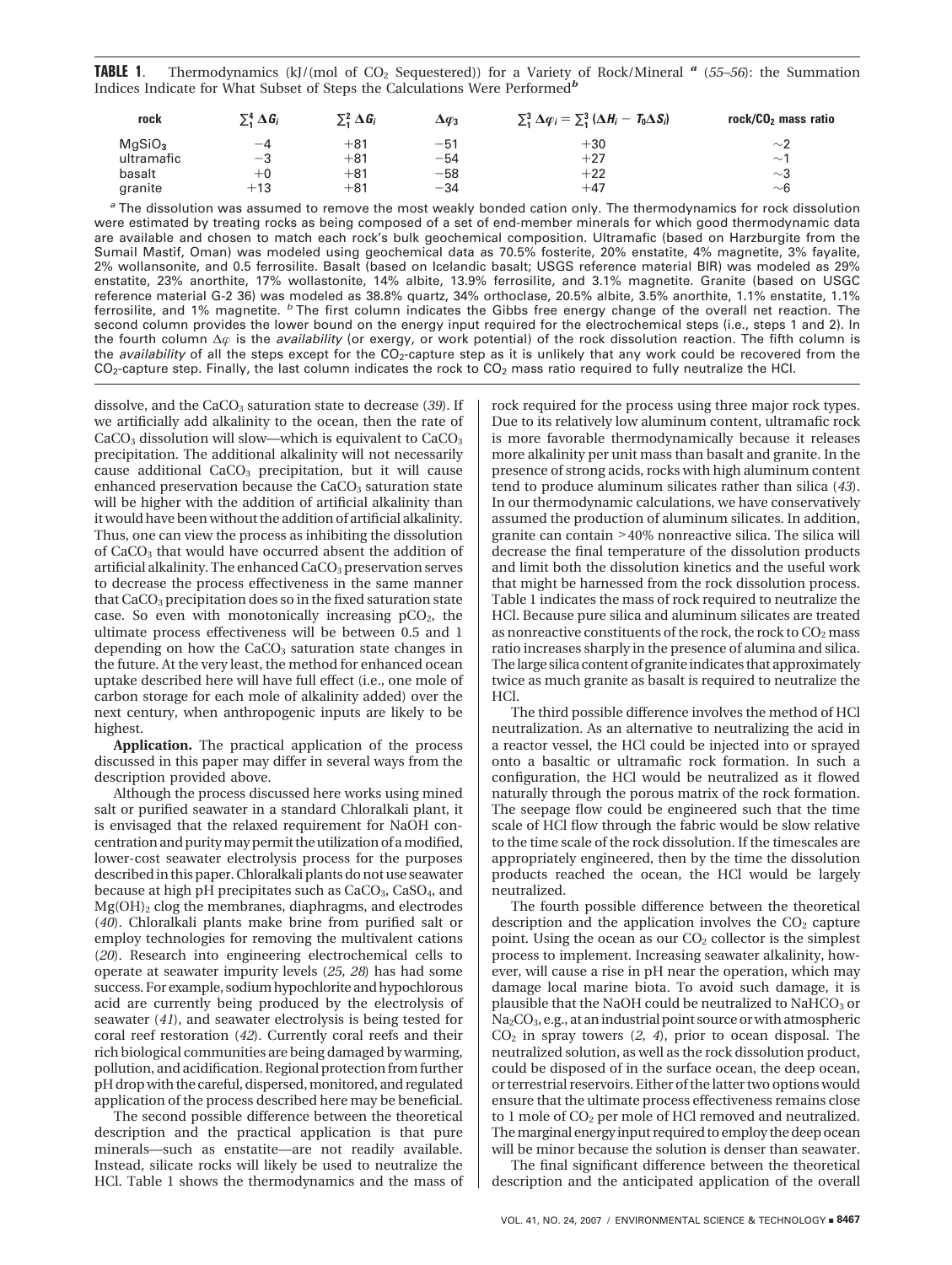

Carbon Intensity of Input Fuel Source (Tonnes CO<sub>2</sub> emitted per MW-hr Electrical Input)

**FIGURE 2. Net CO2 sequestered (t) as a function of the carbon intensity of input fuel source for the process depicted in Figure 1 using standard Icelandic basalt (BIR-1) to neutralize the HCl. The three lines correspond to different efficiency scenarios. The optimistic scenario assumes 10 molar NaCl solution with a 1-step electrochemical process at 60% efficiency for steps 1 and 2 and 15% productive heat recovery from step 3. The likely scenario assumes 10 molar NaCl solution, a 70% efficient electrolysis (***44***), a 70% efficient HCl fuel cell (***45***), and zero heat recovery from step 3. Finally, the pessimistic scenario assumes 0.6 molar NaCl, 50% efficiency for the electrolysis, 50% efficiency for the HCl fuel cell, and zero heat recovery. Also, this figure assumes the time scale of anthropogenic climate change is similar to the time scale for the surface ocean to remove excess alkalinity. The right-hand** vertical axis is required work per net mole of  $CO<sub>2</sub>$  sequestered.

process is the efficiency of each step. Step 1 of Figure 1 is an electrolysis step that we expect to achieve an efficiency of 60%–80% (*44*). Step 2 is a fuel cell that we expect to achieve an efficiency of 65%–75% (*45*). Step 3 may involve waste heat recovery from the rock reactor—although it is difficult to say whether such waste heat could be productively employed. The maximum useful work that can be generated from the heat recovered is given in Table 1 as the availability of the dissolution reaction.

The most important physical metric for any carbon dioxide capture and storage technology is the net quantity of  $CO<sub>2</sub>$ sequestered (i.e.,  $CO<sub>2</sub>$  avoided) per unit of energy used to capture and store the  $CO<sub>2</sub>$ . Figure 2 illustrates the net  $CO<sub>2</sub>$ sequestered by the overall process under three efficiency scenarios. The net CO<sub>2</sub> sequestered is a function of both the required energy input and the carbon intensity of the fuel source used to generate that energy input. If the fuel source has zero carbon intensity (i.e., it emits zero units of CO<sub>2</sub> per unit of energy produced), then the net  $CO<sub>2</sub>$  sequestered equals the quantity of  $CO<sub>2</sub>$  stored. The vertical intercept of Figure 2 is the reciprocal of the work required per unit (tonne) of CO2 captured and stored under various efficiency scenarios for a carbon-free energy source (e.g., nuclear/geothermal/ hydro/wind). Under the optimistic efficiency scenario, the net CO2 sequestered when carbon-free energy is used to run the overall process is greater than ∼1.2 t per MW-hr of electrical input. Producing one MW-hr of electricity from a new coal fired power plant produces ∼0.60–0.80 t of CO<sub>2</sub> (*46, 47*). Thus, if a carbon-free plant were built to provide the electrical work required by the process, then—under the optimistic efficiency scenario—that plant could offset nearly twice as much emitted CO<sub>2</sub> as would have been eliminated by substituting a coal-fired power plant with the carbon-free power plant. Under the pessimistic efficiency scenario, however, the net  $CO<sub>2</sub>$  captured and stored is less than can be avoided by replacing the coal-fired power plant with a carbon-free power plant.

Benefits of Enhancing Ocean Uptake of CO<sub>2</sub>. China, India, and other developing countries are investing substantial

**8468** ■ ENVIRONMENTAL SCIENCE & TECHNOLOGY / VOL. 41, NO. 24, 2007

capital in carbon-intensive infrastructure (*48*). Given these investments and the uncertainty of future climate damages, it may—at some point—become necessary to remove  $CO<sub>2</sub>$ directly from the atmosphere. The process discussed here can be run anywhere in the world and works equally well for all sources of CO2—including the ∼67% of anthropogenic CO2 emissions that do not emanate from power plants (*1*). The work input required for the overall process is expected to be between ∼1.5 and ∼3.5 times higher per unit of  $CO<sub>2</sub>$ than the work required for postcombustion capture and geologic storage of CO<sub>2</sub> from a modern coal-fired power plant  $(1)$ . It is likely, however, that limiting the  $CO<sub>2</sub>$  emissions from the transportation sector, building heating, and various industrial processes will be more expensive than limiting that from power plants.

An additional benefit of electrolyzing seawater to enhance  $ocean CO<sub>2</sub> uptake is that it can be performed in geographic$ regions with an abundance of zero and low carbon power sources. For example, stranded geothermal energy from active volcanic regions is a relatively inexpensive and carbon-free power source. Therefore, volcanic islands with large geothermal resources and large basalt deposits might be ideal locations. Wind turbines—whose general deployment is partially limited by intermittency of supply—are another interesting carbon-free power option because the process can be designed to operate only when an excess of wind power exists. Alternatively, the process could be powered by gas-turbines in oil-producing regions where natural gas is flared because the infrastructure required for long-distance transport is not available.

Research into actively capturing  $CO<sub>2</sub>$  from the air by solvent regeneration cycles is ongoing (*35*). Enhancing ocean uptake of  $CO<sub>2</sub>$  via seawater electrolysis has some benefits over the solvent regeneration proposals. The goal of the solvent regeneration processes is to separate  $CO<sub>2</sub>(g)$  from air and produce a near pure stream of  $CO<sub>2</sub>(g)$  for compression to ∼200 atm, transportation to a storage site, and injection into a geologic reservoir. In contrast, the  $CO<sub>2</sub>$  in the process we discuss is chemically altered to a more stable state and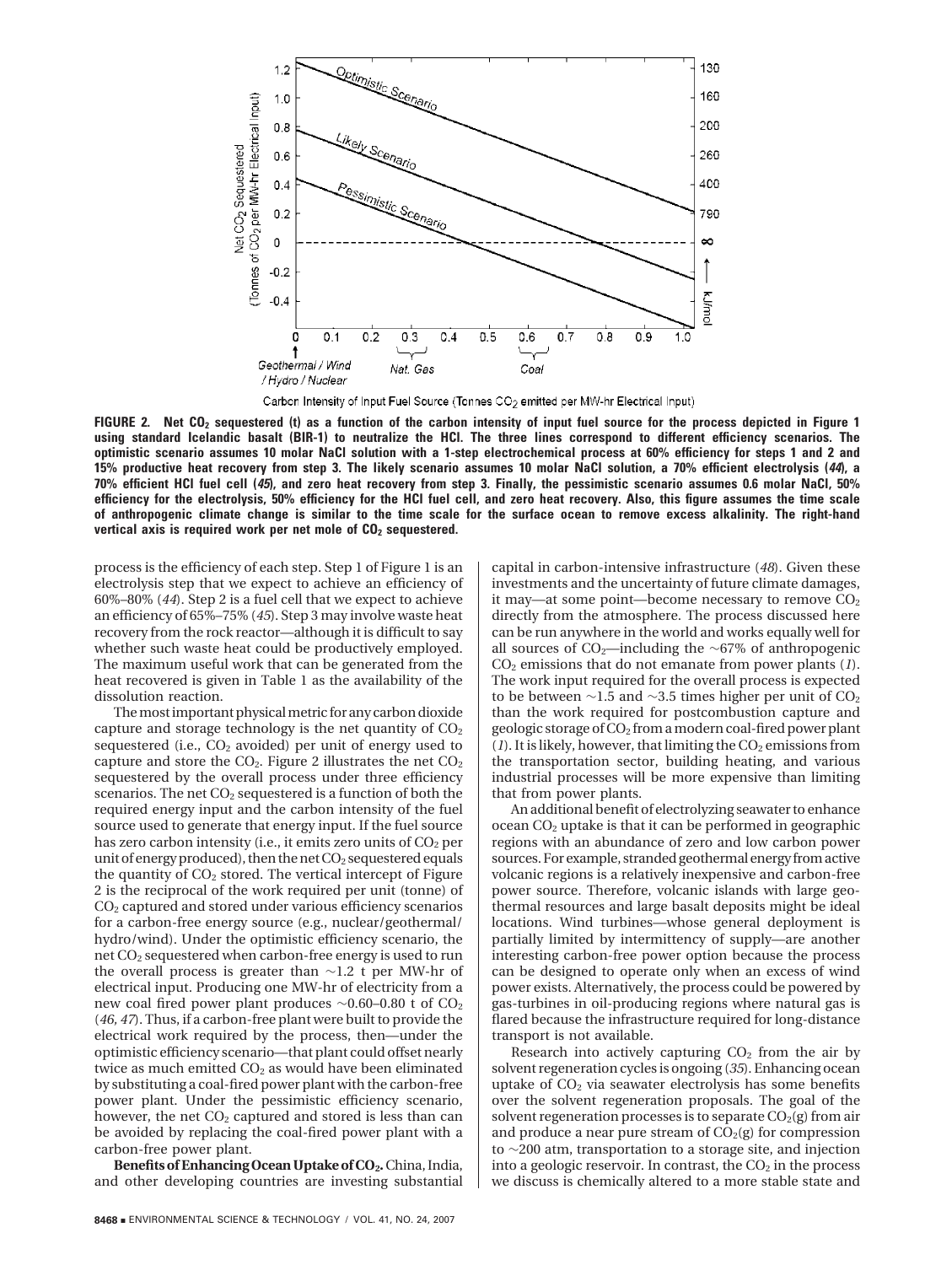permanently stored in the ocean. Hence it would not be necessary to locate and fully characterize a multitude of suitable geologic storage depositories for the captured CO<sub>2</sub>.

**Engineering Difficulties and Scale Limitations.** The process must overcome several technical hurdles before it can offset an appreciable quantity of  $CO<sub>2</sub>$  emissions. The magnitude of the  $CO<sub>2</sub>$  problem is daunting, and offsetting even ∼15% of global emissions by electrolysis of seawater would be a serious task. To offset ∼15% of annual carbon emissions ( $\sim$ 3.7 Gt CO<sub>2</sub> or 1 Gt of carbon),  $\sim$ 10<sup>14</sup> moles of HCl would have to be removed from the ocean and neutralized per year. Seawater would have to be separated into acid and base at a global volumetric flow rate of ∼6000 m3/s. Large sewage treatment facilities have a capacity of  $\sim$ 60 m<sup>3</sup>/s (49). Thus, capturing and storing 3.7 Gt of CO<sub>2</sub> annually by the process we discuss would require∼100 plants with a volumetric flow capacity similar to that of large sewage treatment facilities.

If the process were to be employed with artificial brine from mined halite deposits, then the volumetric flow rate requirements would be reduced by an order of magnitude. The chloralkali industry would have to grow for 50 years by 3.75% per year over and above the normal consumption growth from a base of 43 million t of Cl<sub>2</sub> production in 2003. Chemical weathering would increase from 0.4 to 1.4 Gt of C per year over this same period. With ∼1020 moles of mineral NaCl in continental basins, there is a sufficient resource of mineral NaCl to offset many centuries of anthropogenic CO2 emissions using the standard Chloralkali process coupled with an HCl fuel cell and silicate rock dissolution.

Economical electrolysis of seawater is another technological challenge. The current cost of removing multivalent cations before running the Chloralkali process is high. Additionally, ohmic losses in seawater would need to be reduced, e.g., by concentrating through evaporation, boiling, or dissolution of mineral halite.

One potential undesirable consequence of employing this process directly with seawater would be the production of halogenated organics as a byproduct of the electrochemical reactions on seawater. During the electrolysis, some dissolved organic carbon (DOC) can be expected to be halogenated and some of this could be in the form of volatile stratospheric ozone-destroying compounds such as  $CH_3Br_3$  and  $CH_3Cl_3$ . Even when the process employs artificial brine, there is evidence for generation of chlorinated organics from chloralkali plants (*50, 51*) due to leakage. Present estimates do not list the chloralkali process as a major contributor to the atmospheric chloroform flux (*52*). Seawater electrolysis could significantly add to this contribution. The use of more concentrated NaCl solutions for electrolysis would reduce these emissions by limiting the availability of DOC. In any case, it will be important to quantify this unintended flux of bromine and chlorine to the atmosphere before any large scale implementation of this process proceeds.

Technologies currently exist that can offset or eliminate CO2 emissions from large point sources more cost-effectively than the process described here (*1*). In time, however, the most cost-effective CO<sub>2</sub> mitigation schemes are likely to be fully utilized (*53*). If anthropogenic climate change is expected to remain a serious threat despite the fullest practical deployment of those schemes, then the process we discuss could provide the additional  $CO<sub>2</sub>$  mitigation necessary to avoid further damage from climate change. If a technology based on this process is to be ready when and if needed, substantial laboratory and field research is needed to better understand the process's effect on biogeochemical cycles and other unintended consequences; to develop efficient and robust large-scale hydrogen–chlorine fuel cells; and to develop processes to more efficiently separate seawater into acid and base with large throughput.

Our current estimates indicate that running the process described here at scales sufficiently large to impact the earth's climate is unlikely to be commercially viable in the near future. It is plausible, however, that the marginal cost for  $CO<sub>2</sub>$  reduction will become high enough to make the process discussed here economically competitive. It is also worth considering the possibility that abrupt climate change (*54*) will require a sudden and large-scale effort at  $\rm CO_2$  mitigation. Under such a scenario, wide-scale deployment could be considered along with other geoengineering options to help avoid catastrophic climate change.

A variety of technologies will be used in this century to mitigate anthropogenic climate change. The process described here enhances the solubility of  $CO<sub>2</sub>$  in the ocean by, in essence, electrochemically accelerating the natural chemical weathering reaction. The three key benefits of the process we describe are the permanency guaranteed by the storage of  $CO<sub>2</sub>$  in the ocean without acidification, the process' capability to offset the  $CO<sub>2</sub>$  emissions from any source including mobile point sources, and its capability to be performed in remote regions using stranded energy. Deployment of the process will be limited by any damage to local marine biota caused by local pH changes and rock dissolution products.

### **Acknowledgments**

K.Z.H. was supported by a graduate student fellowship from the Link Energy Foundation. D.P.S. and K.Z.H. were supported by the Merck Fund of the New York Community Trust. The research of M.J.A. was supported in part by U.S. Department of Energy grant DE-FG02-06ER46335. The research of C.H.H. was supported in part by NASA grant NNG05GN50G. We thank the reviewer for pointing out the potential application to reef stabilization and the potential hazard associated with the production of halogenated organics. Additionally, we thank David Thompson, John Higgins, and Ernst Van Nierop for their helpful discussions.

#### **Literature Cited**

- (1) Rubin, E.; Meyer, L.; de Coninck, H. *IPCC Special Report on Carbon Dioxide Capture and Storage. Prepared by Working Group III of the Intergovernmental Panel on Climate Change*; Intergovernmental Panel on Climate Change: Cambridge, United Kingdom, September, 2005.
- (2) Keith, D.; Ha-Duong, M.; Stolaroff, J. Climate strategy with  $CO<sub>2</sub>$ capture from the air. *Climate Change* **2005**, 74.
- (3) Thambimuthu, K.; Soltanieh, M.; Abanades, J. C. *Capture of CO2*; Intergovernmental Panel on Climate Change: Cambridge, United Kingdom, 2005.
- (4) Zeman, F.; Lackner, K. Capturing Carbon Dioxide Directly from the Atmosphere. *World Resour. Rev.* **2004**, *16* (2), 157–171.
- Stevens, S.; Vello, K.; Gale, J.; Beecy, D. CO<sub>2</sub> Injection and Sequestration in Depleted Oil and Gas Fields and Deep Coal Seams: Worldwide Potential and Costs. *Environ. Geosci.* **2001**, *8* (3), 200–209.
- Gale, J.; Freund, P. Coal-Bed Methane Enhancement with  $CO<sub>2</sub>$ Sequestration Worldwide Potential. *Environ. Geosci.* **2001**, *8* (3), 210–217.
- Nordbotten, J.; Celia, M.; Bachu, S. Injection and Storage of CO<sub>2</sub> in Deep Saline Aquifers: Analytical Solution for  $CO<sub>2</sub>$  Plume Evolution During Injection. *Transp. Porous Media* **2005**, *58* (3), 339–360.
- (8) Drange, H.; Alendal, G.; Johannessen, O. M. Ocean release of fossil fuel CO2: A case study. *Geophys. Res. Lett.* **2001**, *28* (12), 2637–2640.
- (9) Herzog, H. What Future for Carbon Sequestration? *Environ. Sci. Technol.* **2001**, *35* (7), 148A–153A.
- (10) Lackner, K. Carbonate Chemistry for Sequestering Fossil Carbon. *Ann. Rev. Energy Environ.* **2002**, *27* (1), 193–232.
- (11) O'Conner, W. K. O.; Dahlin, D. C.; Turner, P. C.; Walters, R. *Carbon Dioxide Sequestration by Ex-Situ Mineral Carbonation*; Albany Research Center, Office of Fossil Energy, U.S. DOE: Albany, OR, 1999.